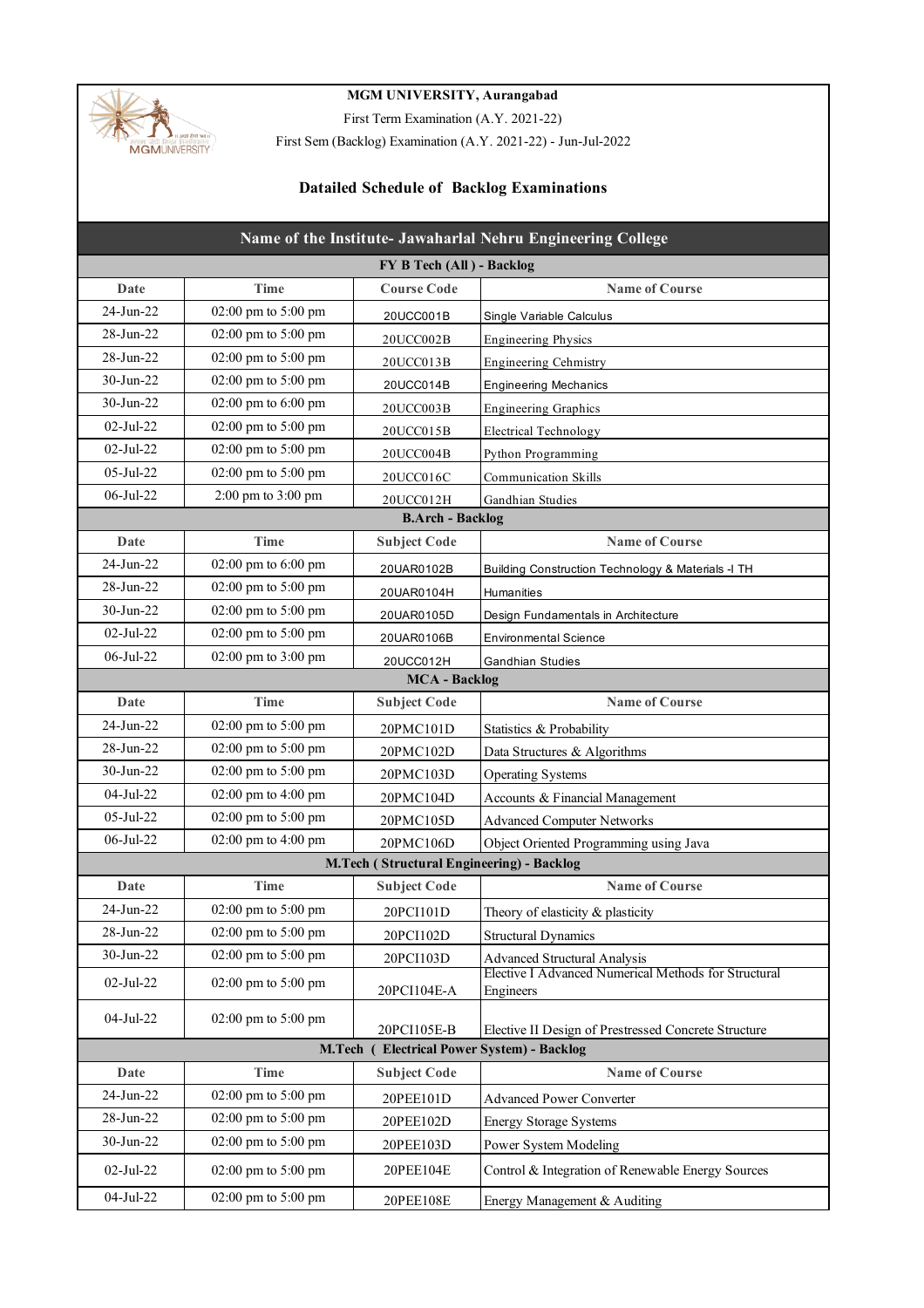| <b>M.Tech (Digital Transformation) - Backlog</b> |                                                |                                                  |                                                                   |
|--------------------------------------------------|------------------------------------------------|--------------------------------------------------|-------------------------------------------------------------------|
| Date                                             | Time                                           | <b>Subject Code</b>                              | <b>Name of Course</b>                                             |
| 24-Jun-22                                        | 02:00 pm to 5:00 pm                            | 20PCS101D                                        | Digital Architecture and Digital Business Models                  |
| 28-Jun-22                                        | 02:00 pm to 5:00 pm                            | 20PCS102D                                        | Digital Marketing & Organizational Behavior                       |
| 30-Jun-22                                        | 02:00 pm to 5:00 pm                            | 20PCS103D                                        | Artificial Intelligence                                           |
| 02-Jul-22                                        | 02:00 pm to 5:00 pm                            | 20PCS105E                                        | Elective-1 Advance Database Management System                     |
| 04-Jul-22                                        | 02:00 pm to 5:00 pm                            | 20PCS107E                                        | Elective-2 Information Retrieval                                  |
| $05$ -Jul-22                                     | 02:00 pm to 3:30 pm                            | 20PCS110D                                        | Research Methodology                                              |
|                                                  |                                                |                                                  | M. ARCH.(Environmental Architecture) - Backlog                    |
| Date                                             | Time                                           | <b>Subject Code</b>                              | <b>Name of Course</b>                                             |
| 28-Jun-22                                        | 02:00 pm to 5:00 pm                            | 20PEA0104B                                       | Green Building Material & Technology                              |
| 30-Jun-22                                        | 02:00 pm to 5:00 pm                            | 20PEA0107A                                       | Ecology & Environment                                             |
|                                                  |                                                |                                                  |                                                                   |
|                                                  |                                                |                                                  | University Department of Information and Communication Technology |
|                                                  |                                                | <b>UDICT_FY BTECH (IT/AI &amp; ML) - Backlog</b> |                                                                   |
| 24-Jun-22                                        | 02:00 pm to 5:00 pm                            | <b>BTIT1101</b>                                  | Single variable calculus                                          |
| 28-Jun-22                                        | $02:00 \text{ pm}$ to $5:00 \text{ pm}$        | BTIT1102                                         | Engineering chemistry                                             |
| $30-Jun-22$                                      | 02:00 pm to 5:00 pm                            | BTIT1104                                         | Introduction to blockchain, IOT & BDA                             |
| 02-Jul-22                                        | 02:00 pm to 5:00 pm                            | <b>BTIT1103</b>                                  | <b>Electrical and Electronics fundamentals</b>                    |
| 04-Jul-22                                        | 02:00 am to 5:00 pm                            | <b>BTIT1105</b>                                  | Programming and introduction to Python                            |
| 05-Jul-22                                        | 02:00 am to 4:00 pm                            | <b>BTIT1106</b>                                  | Communication skill                                               |
| 06-Jul-22                                        | 02:00 am to 03:00 am                           | 20UCC012H                                        | Gandhian Studies                                                  |
| 24-Jun-22                                        |                                                | PG Diploma in AIML - Backlog                     |                                                                   |
| 28-Jun-22                                        | $02:00$ am to $5:00$ pm<br>02:00 am to 5:00 pm | PDAM1101                                         | Statistical Foundation with R                                     |
| $30-Jun-22$                                      | 02:00 am to 5:00 pm                            | PDAM1102                                         | Python Programing                                                 |
| 02-Jul-22                                        | 02:00 am to 5:00 pm                            | PDAM1103                                         | Artificial Intelligence                                           |
|                                                  |                                                | PDAM1104                                         | Machine Leaming                                                   |
|                                                  |                                                |                                                  | Name of the Institute - Institute of Bioscience & Technology      |
|                                                  |                                                |                                                  | IBT_B.Tech. Food Process Technology - Backlog                     |
| Date                                             | <b>Time</b>                                    | <b>Subject Code</b>                              | <b>Name of Course</b>                                             |
| 24-Jun-22                                        | 02:00 pm to 5:00 pm                            | FPT-111                                          | Principles of food processing                                     |
| 28-Jun-22                                        | 02:00 pm to 5:00 pm                            | FPT-112                                          | Post harvest management of F&V                                    |
| 30-Jun-22                                        | 02:00 pm to 5:00 pm                            | FPT-113                                          | Elementary engineering drawing and graphics                       |
| 04-Jul-22                                        | 02:00 pm to 5:00 pm                            | FPT-114                                          | Fundamentals of Fluid Mechanics                                   |
| 05-Jul-22                                        | 02:00 pm to 5:00 pm                            | FPT-116                                          | Fundamentals of Biochemistry                                      |
| 06-Jul-22                                        | 02:00 pm to 5:00 pm                            | FPT-117                                          | General Microbiology                                              |
|                                                  |                                                | IBT_B.Tech. Biomedical Engineering               |                                                                   |
| Date                                             | Time                                           | <b>Subject Code</b>                              | <b>Name of Course</b>                                             |
| 24-Jun-22                                        | 02:00 pm to 5:00 pm                            | <b>BME-114</b>                                   | Biology concept, connection & innovation                          |
| 28-Jun-22                                        | 02:00 pm to 5:00 pm                            | <b>BME-111</b>                                   | <b>Engineering Graphics</b>                                       |
| 30-Jun-22                                        | 02:00 pm to 5:00 pm                            | <b>BME-113</b>                                   | Physics for biology                                               |
| 05-Jul-22                                        | 02:00 pm to 5:00 pm                            | <b>BME-112</b>                                   | Chemistry for biology                                             |
| 06-Jul-22                                        | 02:00 pm to 5:00 pm                            | <b>BME-115</b>                                   | <b>Basic Electronics</b>                                          |
|                                                  |                                                | IBT_B.Tech. BioTechnology -Backlog               |                                                                   |
| Date                                             | <b>Time</b>                                    | <b>Subject Code</b>                              | <b>Name of Course</b>                                             |
| 24-Jun-22                                        | 02:00 pm to 5:00 pm                            | <b>BTB-111</b>                                   | Biology concept, connection & innovation                          |
| 28-Jun-22                                        | 02:00 pm to 5:00 pm                            | BTB-112                                          | <b>Engineering Graphics</b>                                       |
| 30-Jun-22                                        | 02:00 pm to 5:00 pm                            | <b>BTB-113</b>                                   | Physics for biology                                               |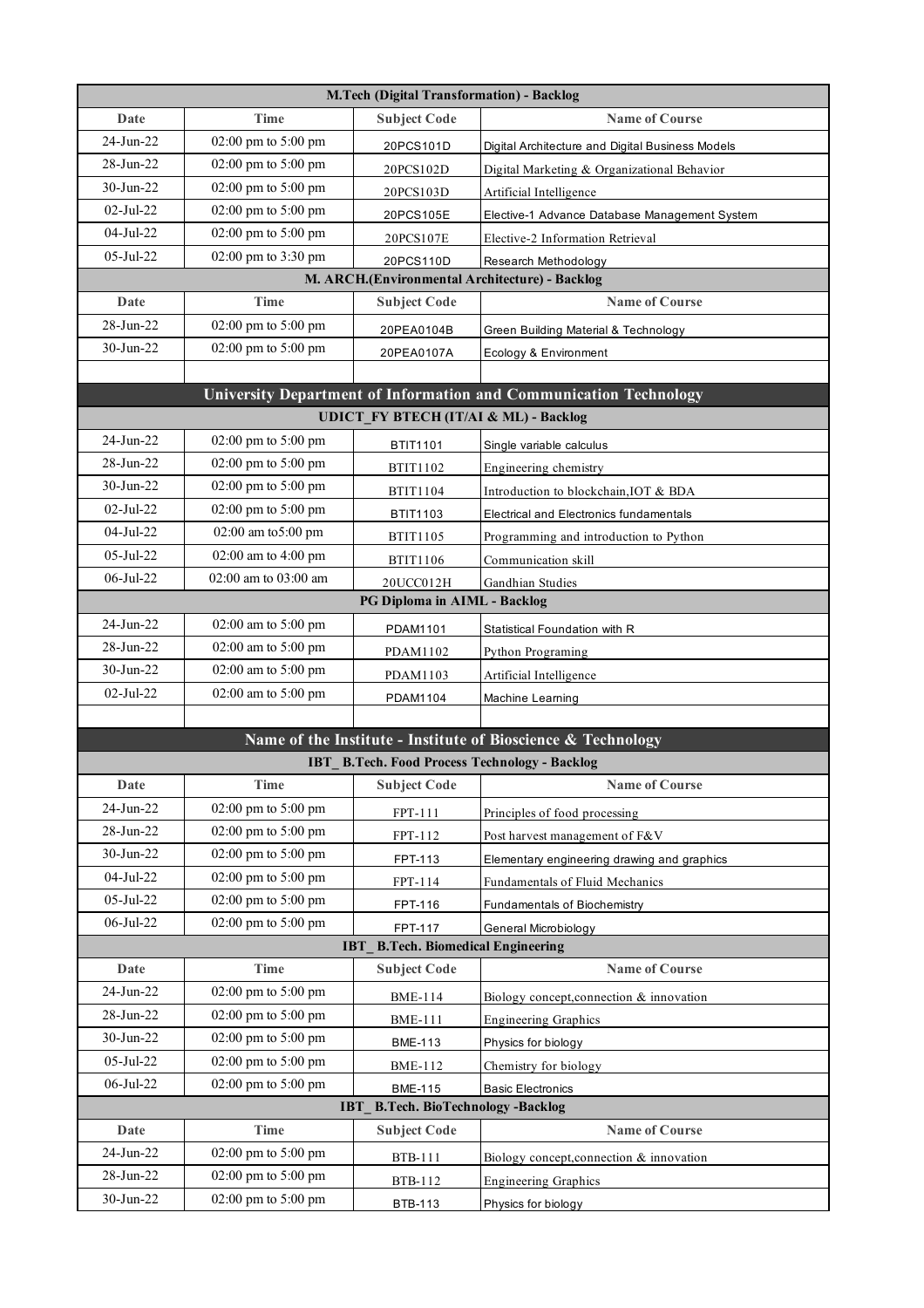| $04-Jul-22$              | 02:00 pm to 5:00 pm        | <b>BTB-114</b>                         | Biotechnology Fundamentals                                      |
|--------------------------|----------------------------|----------------------------------------|-----------------------------------------------------------------|
| 05-Jul-22                | 02:00 pm to 5:00 pm        | <b>BTB-115</b>                         | Introduction to Microbiology and Microbial Diversity            |
| 06-Jul-22                | 02:00 pm to 5:00 pm        | <b>BTB-116</b>                         | Cell World                                                      |
|                          |                            |                                        | Name of the Institute- Dr. G Y Pathricar College of C.S. & I.T. |
|                          |                            | <b>B.Sc. ANIMATION</b>                 |                                                                 |
| Date                     | <b>Time</b>                | <b>Subject Code</b>                    | <b>Name of Course</b>                                           |
| 24-Jun-22                | 2:00 PM TO 5:00 PM         | <b>BANT-101</b>                        | 3D Modeling Basics                                              |
| 28-Jun-22                | 2:00 PM TO 5:00 PM         | <b>BANT-102</b>                        | Foundation of Art                                               |
| $30-Jun-22$              | 2:00 PM TO 5:00 PM         | <b>BANT-103</b>                        | Introduction to Image Manipulation                              |
| $02$ -Jul-22             | 2:00 PM TO 5:00 PM         | <b>BANT-104</b>                        | Fundamentals of Computer                                        |
| $05$ -Jul-22             | 2:00 PM TO 4:00 PM         | <b>BANT-105</b>                        | Communicative English-I                                         |
| $06$ -Jul-22             | 2:00 PM TO 4:00 PM         | $GS-01$                                | Gandhian Studies                                                |
|                          |                            | <b>B.Sc. COMPUTER SCIENCE</b>          |                                                                 |
| Date                     | Time                       | <b>Subject Code</b>                    | <b>Name of Course</b>                                           |
| 24-Jun-22                | 2:00 PM TO 5:00 PM         | <b>BCST-101</b>                        | Operating System                                                |
| 28-Jun-22                | 2:00 PM TO 5:00 PM         | <b>BCST-102</b>                        | Computer System Architecture                                    |
| 30-Jun-22                | 2:00 PM TO 5:00 PM         | <b>BCST-103</b>                        | Internet of Things - I                                          |
| $02-Jul-22$              | 2:00 PM TO 5:00 PM         | <b>BCST-104</b>                        | Mathematical Foundation                                         |
| $05$ -Jul-22             | 2:00 PM TO 5:00 PM         | <b>BCST-105</b>                        | Communicative English-I                                         |
| $06$ -Jul-22             | 2:00 PM TO 4:00 PM         | $GS-01$                                | Gandhian Studies                                                |
|                          |                            | <b>B.Sc. INFORMATION TECHNOLOGY</b>    |                                                                 |
| Date                     | <b>Time</b>                | <b>Subject Code</b>                    | <b>Name of Course</b>                                           |
| 24-Jun-22                | 2:00 PM TO 5:00 PM         | <b>BITT-101</b>                        | Advances in Information Technology                              |
| 28-Jun-22                | 2:00 PM TO 5:00 PM         | <b>BITT-102</b>                        | Programming logic & Design                                      |
| 30-Jun-22                | 2:00 PM TO 5:00 PM         | <b>BITT-103</b>                        | Computing Hardware                                              |
| $02-Jul-22$              | 2:00 PM TO 5:00 PM         | <b>BITT-104</b>                        | <b>Basic Mathematics</b>                                        |
| $05$ -Jul-22             | 2:00 PM TO 4:00 PM         | <b>BITT-105</b>                        | Communicative English - I                                       |
| 06-Jul-22                | 2:00 PM TO 4:00 PM         | $GS-01$                                | Gandhian Studies                                                |
|                          |                            | <b>BCA SCIENCE</b>                     |                                                                 |
| <b>Date</b><br>24-Jun-22 | Time<br>2:00 PM TO 5:00 PM | <b>Subject Code</b><br><b>BCAT-101</b> | <b>Name of Course</b>                                           |
| 28-Jun-22                | 2:00 PM TO 5:00 PM         | <b>BCAT-102</b>                        | Pathway of Computer Application<br>Programming Paradigm         |
| 30-Jun-22                | 2:00 PM TO 5:00 PM         | <b>BCAT-103</b>                        |                                                                 |
| $02$ -Jul-22             | 2:00 PM TO 5:00 PM         | <b>BCAT-104</b>                        | Advance Computer System<br>Discrete Mathematics                 |
| 05-Jul-22                | 2:00 PM TO 4:00 PM         | <b>BCAT-105</b>                        | Communicative English - I                                       |
| $06$ -Jul-22             | 2:00 PM TO 4:00 PM         | $GS-01$                                | Gandhian Studies                                                |
|                          |                            | <b>M.Sc. INTEGRATED DATA SCIENCE</b>   |                                                                 |
| Date                     | Time                       | <b>Subject Code</b>                    | <b>Name of Course</b>                                           |
| 24-Jun-22                | 2:00 PM TO 5:00 PM         | <b>IDST-101</b>                        | Foundation of Data Science                                      |
| 28-Jun-22                | 2:00 PM TO 5:00 PM         | <b>IDST-102</b>                        | Principles of Programming Languages                             |
| $30$ -Jun-22             | 2:00 PM TO 5:00 PM         | <b>IDST-103</b>                        | Mathematical Foundation                                         |
| 02-Jul-22                | 2:00 PM TO 5:00 PM         | <b>IDST-104</b>                        | Operating System                                                |
| 05-Jul-22                | 2:00 PM TO 4:00 PM         | <b>IDST-105</b>                        | Communicative English - I                                       |
| 06-Jul-22                | 2:00 PM TO 4:00 PM         | $GS-01$                                | Gandhian Studies                                                |
|                          |                            | <b>M.Sc. COMPUTER SCIENCE</b>          |                                                                 |
| Date                     | Time                       | <b>Subject Code</b>                    | <b>Name of Course</b>                                           |
| 24-Jun-22                | 2:00 PM TO 5:00 PM         | <b>MCST-101</b>                        | <b>Advanced Operating System</b>                                |
| 28-Jun-22                | 2:00 PM TO 5:00 PM         | $MCST-102$                             | Advanced JAVA Programming                                       |
| $30$ -Jun-22             | 2:00 PM TO 5:00 PM         | $MCST-103$                             | Digital Image Processing                                        |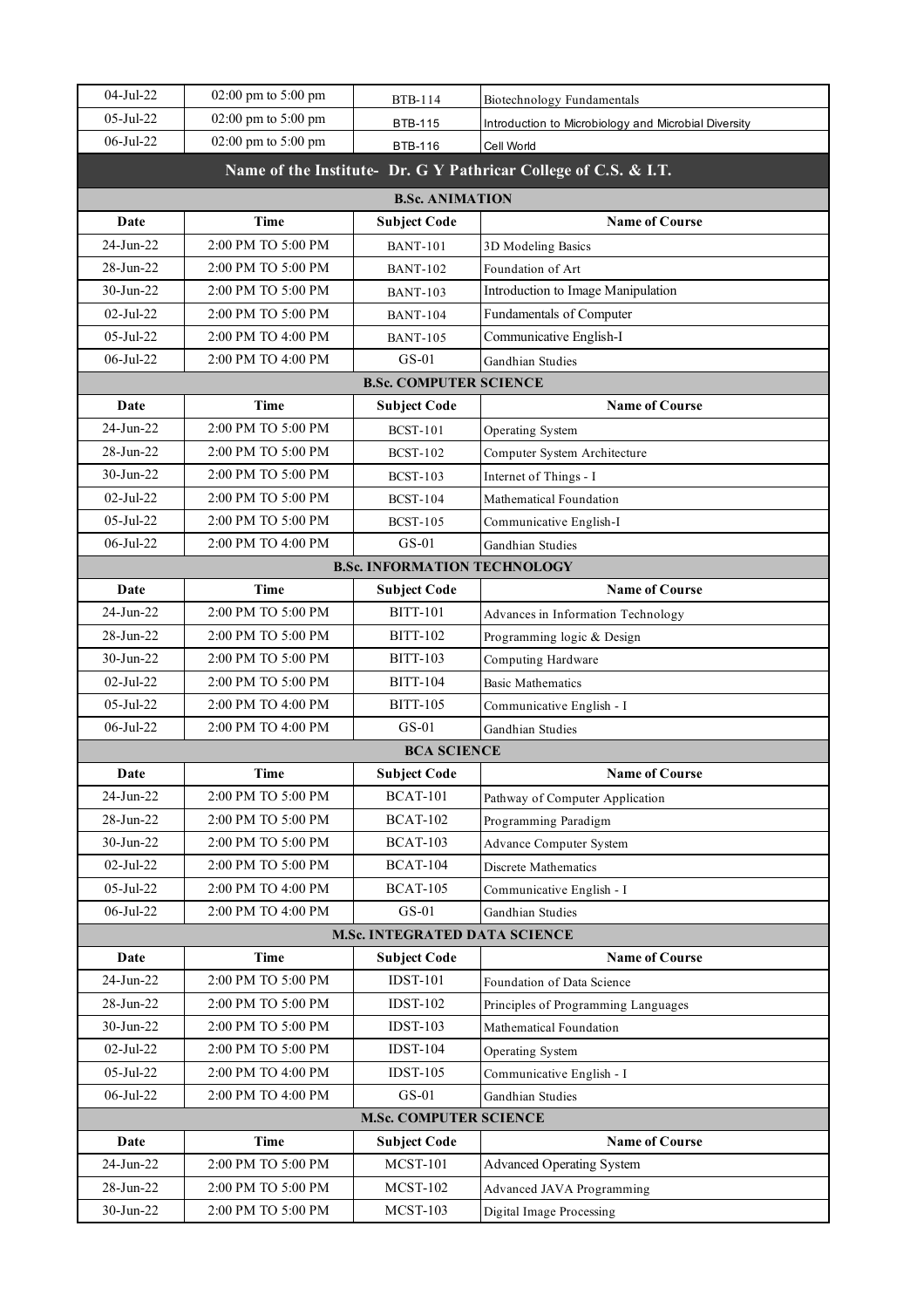| $02-Jul-22$      | 2:00 PM TO 5:00 PM | <b>MCST-104</b>                     | Software Engineering                              |
|------------------|--------------------|-------------------------------------|---------------------------------------------------|
| $05 -$ Jul-22    | 2:00 PM TO 4:00 PM | <b>MCST-105</b>                     | Communicative English                             |
| $06 -$ Jul $-22$ | 2:00 PM TO 4:00 PM | $GS-01$                             | Gandhian Studies                                  |
|                  |                    | <b>M.Sc. INFORMATION TECHNOLOGY</b> |                                                   |
| Date             | <b>Time</b>        | <b>Subject Code</b>                 | <b>Name of Course</b>                             |
| $24$ -Jun-22     | 2:00 PM TO 5:00 PM | <b>MITT-101</b>                     | Java Application Development                      |
| $28$ -Jun- $22$  | 2:00 PM TO 5:00 PM | MITT-102                            | Web Designing And Analytics                       |
| 30-Jun-22        | 2:00 PM TO 5:00 PM | MITT-103                            | Data Management Tools                             |
| $02-Jul-22$      | 2:00 PM TO 5:00 PM | <b>MITT-104</b>                     | Network System                                    |
| $05$ -Jul-22     | 2:00 PM TO 4:00 PM | <b>MITT-105</b>                     | Communicative English                             |
| $06 -$ Jul-22    | 2:00 PM TO 4:00 PM | $GS-01$                             | Gandhian Studies                                  |
|                  |                    | <b>M.Sc. ANIMATION</b>              |                                                   |
| <b>Date</b>      | <b>Time</b>        | <b>Subject Code</b>                 | <b>Name of Course</b>                             |
| 24-Jun-22        | 2:00 PM TO 5:00 PM | <b>MANT-101</b>                     | User Experience (UX) & User Interface (UI) Design |
| 28-Jun-22        | 2:00 PM TO 5:00 PM | <b>MANT-102</b>                     | Image Editing                                     |
| 30-Jun-22        | 2:00 PM TO 5:00 PM | <b>MANT-103</b>                     | Basics of 3D Computer Graphics                    |
| $02-Jul-22$      | 2:00 PM TO 5:00 PM | <b>MANT-104</b>                     | Visual Effects - I                                |
| 05-Jul-22        | 2:00 PM TO 4:00 PM | <b>MANT-105</b>                     | Communicative English                             |
| 06-Jul-22        | 2:00 PM TO 4:00 PM | $GS-01$                             | Gandhian Studies                                  |
|                  |                    | <b>M.Sc. DATA SCIENCE</b>           |                                                   |
| Date             | <b>Time</b>        | <b>Subject Code</b>                 | <b>Name of Course</b>                             |
| $24$ -Jun- $22$  | 2:00 PM TO 5:00 PM | <b>MDST-101</b>                     | Introduction to Data Science                      |
| 28-Jun-22        | 2:00 PM TO 5:00 PM | <b>MDST-102</b>                     | Data Structureand Algorithm                       |
| $30-Jun-22$      | 2:00 PM TO 5:00 PM | <b>MDST-103</b>                     | Python Programming - I                            |
| $02-Jul-22$      | 2:00 PM TO 5:00 PM | <b>MDST-104</b>                     | Mathematicsand Statistics                         |
| 05-Jul-22        | 2:00 PM TO 4:00 PM | <b>MDST-105</b>                     | Communicative English                             |
| 06-Jul-22        | 2:00 PM TO 4:00 PM | $GS-01$                             | Gandhian Studies                                  |
|                  |                    |                                     |                                                   |
|                  |                    |                                     |                                                   |

## **Name of the Institute- Institute of Bioscience & Technology**

| B.Sc. (Hon.) FOOD TECH. & PROCESSING |                    |                     |                                                                         |
|--------------------------------------|--------------------|---------------------|-------------------------------------------------------------------------|
| Date                                 | <b>Time</b>        | <b>Subject Code</b> | <b>Name of Course</b>                                                   |
| $24$ -Jun-22                         | 2:00 PM TO 5:00 PM | FTP-111             | Introduction to Food Technology                                         |
| $28$ -Jun- $22$                      | 2:00 PM TO 5:00 PM | FTP-112             | Post Harvest Management of F & V                                        |
| $30 - Jun-22$                        | 2:00 PM TO 5:00 PM | FTP-113             | Basics of Food Engineeting                                              |
| $02-Jul-22$                          | 2:00 PM TO 5:00 PM | FTP-114             | Basics of Biochemistry                                                  |
| $05 -$ Jul $-22$                     | 2:00 PM TO 5:00 PM | FTP-115             | Basics of Microbiology                                                  |
| $06$ -Jul-22                         | 2:00 PM TO 4:00 PM | FTP-117             | Computer Programming and Data Structure                                 |
| <b>B.Sc. (Hon.) MICROBIOLOGY</b>     |                    |                     |                                                                         |
| Date                                 | Time               | <b>Subject Code</b> | <b>Name of Course</b>                                                   |
| $24$ -Jun-22                         | 2:00 PM TO 4:00 PM | <b>CHY-111</b>      | Chemistry - I                                                           |
| $28 - \frac{1}{22}$                  | 2:00 PM TO 5:00 PM | <b>BCC-112</b>      | Biology: Concepts Connection Investigation and Application              |
| $30 - \frac{1}{22}$                  | 2:00 PM TO 4:00 PM | <b>BBB-114</b>      | Biochemistry: The Building Blocks of Life                               |
| $02$ -Jul-22                         | 2:00 PM TO 4:00 PM | $MSI-115$           | Microbial Structure Identification and Distribution                     |
| $05 -$ Jul-22                        | 2:00 PM TO 4:00 PM | <b>MHP-118</b>      | Microbiology Historical 20 Turning person and 20 Turning<br>discoveries |
| <b>B.Sc. (Hon.) BIOINFORMATICS</b>   |                    |                     |                                                                         |
| Date                                 | <b>Time</b>        | <b>Subject Code</b> | <b>Name of Course</b>                                                   |
| $24$ -Jun- $22$                      | 2:00 PM TO 4:00 PM | <b>CHE-111</b>      | Chemistry - I                                                           |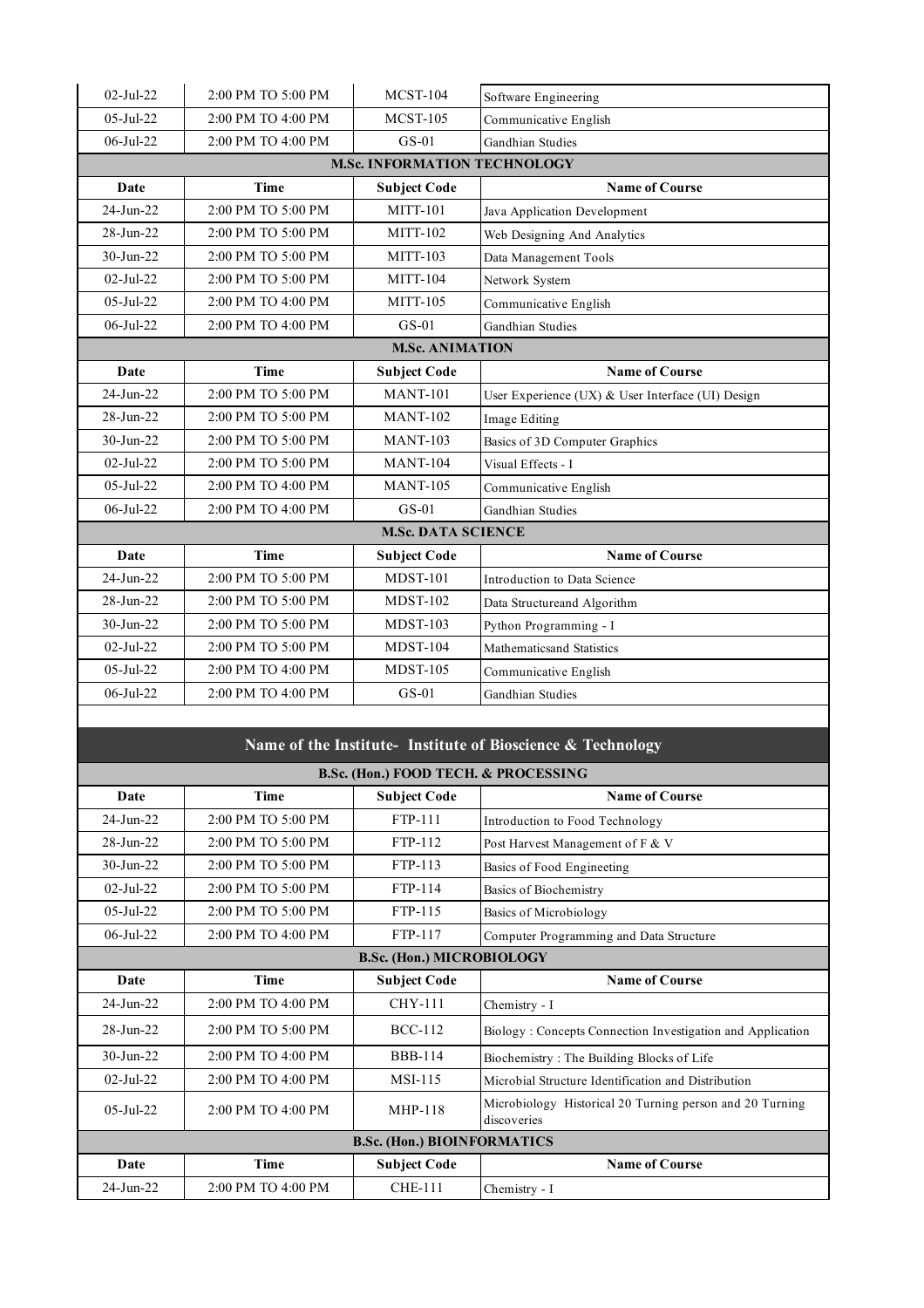| 28-Jun-22    | 2:00 PM TO 5:00 PM | <b>BCC-112</b>                    | Biology: concept Connections Investigation and Applications |
|--------------|--------------------|-----------------------------------|-------------------------------------------------------------|
| $30-Jun-22$  | 2:00 PM TO 4:00 PM | PHY-114                           | Physics I Mechnics and Relativity                           |
| $02-Jul-22$  | 2:00 PM TO 5:00 PM | CPC-116                           | C Programming and Computer Organization                     |
|              |                    | <b>B.Sc. (Hon.) BIOTECHNOLOGY</b> |                                                             |
| Date         | Time               | <b>Subject Code</b>               | <b>Name of Course</b>                                       |
| 24-Jun-22    | 2:00 PM TO 4:00 PM | <b>CHB111</b>                     | Chemistry-I                                                 |
| 28-Jun-22    | 2:00 PM TO 5:00 PM | <b>BCC112</b>                     | Biology: Concept Connections Investigation and Application  |
| 30-Jun-22    | 2:00 PM TO 4:00 PM | <b>BBD114</b>                     | <b>Bactrial Biological Diversity</b>                        |
| 02-Jul-22    | 2:00 PM TO 4:00 PM | <b>BIS115</b>                     | <b>Bioinstrumentation</b>                                   |
|              |                    |                                   | <b>B.Sc. (Hon.) FOOD NUTRITION AND DIETICS</b>              |
| Date         | <b>Time</b>        | <b>Subject Code</b>               | <b>Name of Course</b>                                       |
| 24-Jun-22    | 2:00 PM TO 5:00 PM | <b>FND-113</b>                    | Elementary Human Physiology                                 |
| 28-Jun-22    | 2:00 PM TO 5:00 PM | <b>FND-114</b>                    | Nutrition Biochemistry-I                                    |
| 30-Jun-22    | 2:00 PM TO 5:00 PM | <b>FND-115</b>                    | Principle of Human Nutrition                                |
| 02-Jul-22    | 2:00 PM TO 5:00 PM | <b>FND-116</b>                    | Fundamentals of Food Science                                |
|              |                    | <b>M.Sc. BIOTECHNOLOGY</b>        |                                                             |
| Date         | <b>Time</b>        | <b>Subject Code</b>               | <b>Name of Course</b>                                       |
| 24-Jun-22    | 2:00 PM TO 4:00 PM | $CB-112$                          | Cell Biology                                                |
| 28-Jun-22    | 2:00 PM TO 4:00 PM | <b>BIC-111</b>                    | Biochemistry                                                |
| 30-Jun-22    | 2:00 PM TO 5:00 PM | <b>MAI-113</b>                    | Micobiology & Immuno Technology                             |
| $02-Jul-22$  | 2:00 PM TO 4:00 PM | PEI-114                           | Protein Engineering for Industrial Biotechnology            |
|              |                    | <b>M.Sc. BIOINFORMATICS</b>       |                                                             |
| Date         | <b>Time</b>        | <b>Subject Code</b>               | <b>Name of Course</b>                                       |
| 24-Jun-22    | 2:00 PM TO 4:00 PM | $CB-111$                          | Cell Biology                                                |
| 28-Jun-22    | 2:00 PM TO 4:00 PM | <b>BIMB-112</b>                   | Biochemistry                                                |
| 30-Jun-22    | 2:00 PM TO 4:00 PM | <b>BIBI-114</b>                   | Bioinformatics & Biological Database                        |
|              |                    | M.Sc. INDUSTRIAL MICROBIOLOGY     |                                                             |
| Date         | Time               | <b>Subject Code</b>               | <b>Name of Course</b>                                       |
| 24-Jun-22    | 2:00 PM TO 4:00 PM | CB-111                            | Cell Biology                                                |
| 28-Jun-22    | 2:00 PM TO 4:00 PM | <b>BIC-112</b>                    | Biochemistry                                                |
| 30-Jun-22    | 2:00 PM TO 5:00 PM | <b>NPMG-113</b>                   | Microbial Physiology Metabolism & Genetics                  |
| 02-Jul-22    | 2:00 PM TO 5:00 PM | <b>NFMB-114</b>                   | Fermentation Microbiology & Biotechnology                   |
|              |                    | <b>M.Sc. FOOD TECHNOLOGY</b>      |                                                             |
| Date         | Time               | <b>Subject Code</b>               | <b>Name of Course</b>                                       |
| 24-Jun-22    | 2:00 PM TO 4:00 PM | FT-111                            | Food Prservation Technology                                 |
| 28-Jun-22    | 2:00 PM TO 4:00 PM | FT-112                            | Food Packaging and Innovations                              |
| 30-Jun-22    | 2:00 PM TO 4:00 PM | FT-113                            | Frutis and Vegitable: Post Harvest Management               |
| 02-Jul-22    | 2:00 PM TO 4:00 PM | FT-114                            | Food Process Engineering                                    |
| 04-Jul-22    | 2:00 PM TO 4:00 PM | FT-116                            | Food Chemistry and Nutrition                                |
| 05-Jul-22    | 2:00 PM TO 4:00 PM | FT-117                            | General Microbiology                                        |
| 06-Jul-22    | 2:00 PM TO 4:00 PM | FT-118                            | Computer Application in Food Industry                       |
|              |                    | <b>M.Sc. PLANT BIOTECHNOLOGY</b>  |                                                             |
| Date         | <b>Time</b>        | <b>Subject Code</b>               | <b>Name of Course</b>                                       |
| 24-Jun-22    | 2:00 PM TO 5:00 PM | $MCB-111$                         | Molecular Cell Biology                                      |
| 28-Jun-22    | 2:00 PM TO 4:00 PM | <b>BIC-112</b>                    | Biochemistry                                                |
| 30-Jun-22    | 2:00 PM TO 4:00 PM | PPD-113                           | Plant Physiology & Development                              |
| $02$ -Jul-22 | 2:00 PM TO 5:00 PM | PTC-114                           | Plant Cell . Tissue & Organ Cluture                         |
|              |                    |                                   | M.Sc. PLANT BREEDING AND MOLECULAR GENETICS                 |
|              |                    |                                   |                                                             |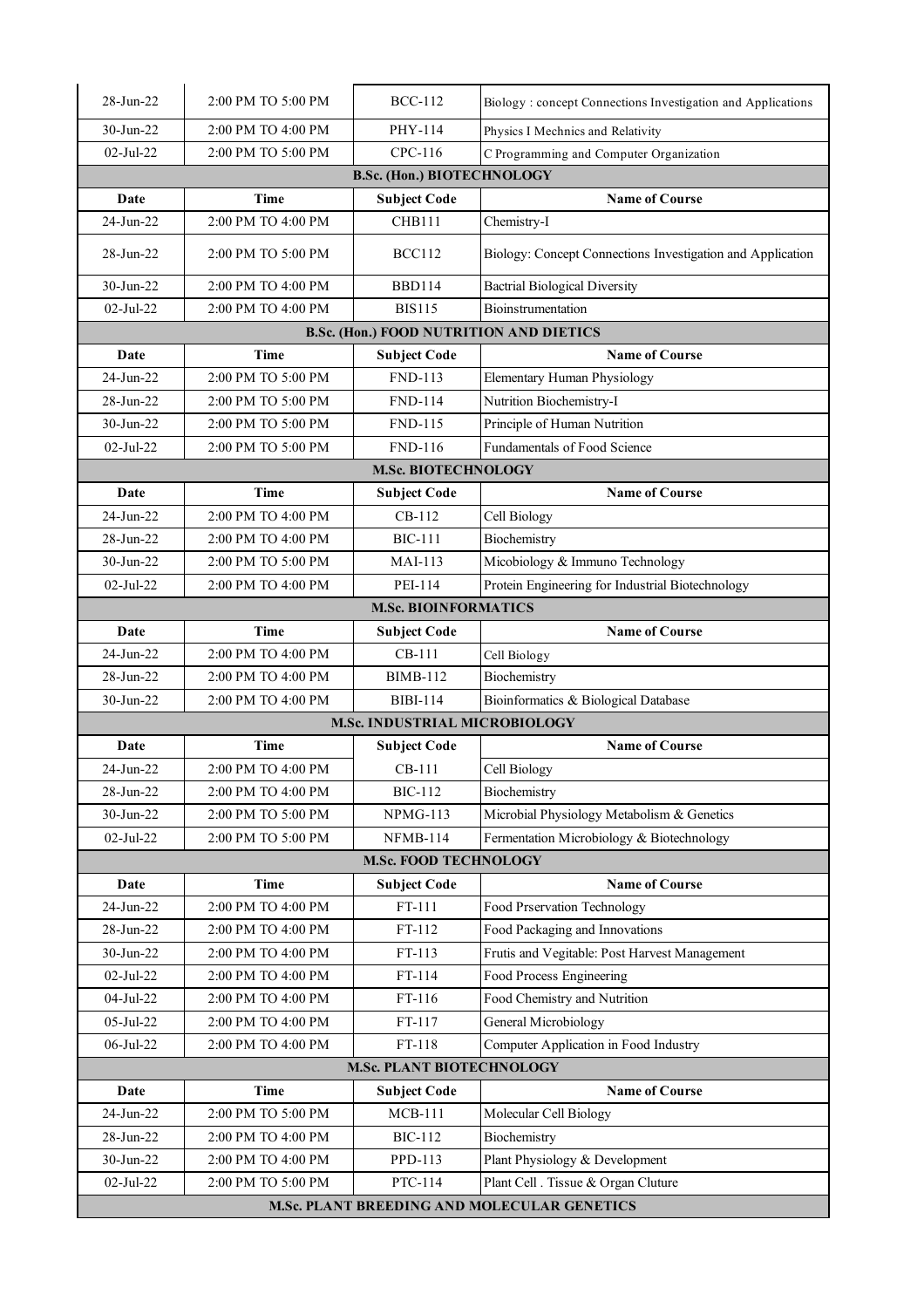| Date                | Time                                 | <b>Subject Code</b> | <b>Name of Course</b>                     |  |
|---------------------|--------------------------------------|---------------------|-------------------------------------------|--|
| $24 - \frac{1}{22}$ | 2:00 PM TO 5:00 PM                   | $MCB-112$           | Molecular Cell Biology                    |  |
| $28 - Jun - 22$     | 2:00 PM TO 5:00 PM                   | <b>PGB-111</b>      | Principles of Genetics and Plant Breeding |  |
| $30 - Jun - 22$     | 2:00 PM TO 4:00 PM                   | PP-114              | Plant Physiology & Development            |  |
| $02-Jul-22$         | 2:00 PM TO 4:00 PM                   | POC-113             | Principles of Cytogenetics                |  |
|                     | <b>M.Sc. MICROBIOLOGY / VIROLOGY</b> |                     |                                           |  |
| Date                | Time                                 | <b>Subject Code</b> | <b>Name of Course</b>                     |  |
| $24$ -Jun-22        | 2:00 PM TO 4:00 PM                   | $CW-111$            | Cell Biology                              |  |
| $28 - Jun - 22$     | 2:00 PM TO 5:00 PM                   | $ADM-112$           | <b>Advanced Microbiology</b>              |  |
| $30 - Jun - 22$     | 2:00 PM TO 4:00 PM                   | $IT-112$            | Microbiology and Immuo Tehnology          |  |
| $02-Jul-22$         | 2:00 PM TO 4:00 PM                   | MBI-114             | Microbial Biochemistry                    |  |

| Name of the Institute- University Department Applied Science |                                        |                                  |                                        |  |  |
|--------------------------------------------------------------|----------------------------------------|----------------------------------|----------------------------------------|--|--|
|                                                              | <b>B.Sc. (Hons.) PHYSICS</b>           |                                  |                                        |  |  |
| Date                                                         | <b>Time</b>                            | <b>Subject Code</b>              | <b>Name of Course</b>                  |  |  |
| $24 - \frac{1}{22}$                                          | $2:00 \text{ pm}$ to $5:00 \text{ pm}$ | <b>BSCPT-101</b>                 | Mathematical Physics I                 |  |  |
|                                                              |                                        | <b>B.Sc. (Hons.) MATHEMATICS</b> |                                        |  |  |
| Date                                                         | <b>Time</b>                            | <b>Subject Code</b>              | <b>Name of Course</b>                  |  |  |
| $24 - \frac{1}{22}$                                          | $2:00 \text{ pm}$ to $5:00 \text{ pm}$ | 21UGE-101                        | Computer Programming                   |  |  |
| $28 - Jun - 22$                                              | $2:00 \text{ pm}$ to $5:00 \text{ pm}$ | 21UMAT-101                       | Calculas                               |  |  |
|                                                              |                                        | <b>M.Sc. PHYSICS</b>             |                                        |  |  |
| Date                                                         | <b>Time</b>                            | <b>Subject Code</b>              | <b>Name of Course</b>                  |  |  |
| $24 - \frac{1}{22}$                                          | $2:00 \text{ pm}$ to $5:00 \text{ pm}$ | MSPHY-101                        | Mathematical Methods in Physics        |  |  |
| $28 - Jun - 22$                                              | $2:00 \text{ pm}$ to $5:00 \text{ pm}$ | <b>MSPHY-102</b>                 | Classical Mechanics                    |  |  |
| $30 - \frac{1}{22}$                                          | $2:00 \text{ pm}$ to $5:00 \text{ pm}$ | <b>MSPHY-104</b>                 | Electronics (Linear and Digital)       |  |  |
|                                                              |                                        | <b>M.Sc. CHEMISTRY</b>           |                                        |  |  |
| Date                                                         | <b>Time</b>                            | <b>Subject Code</b>              | <b>Name of Course</b>                  |  |  |
| $24$ -Jun-22                                                 | $2:00 \text{ pm}$ to $5:00 \text{ pm}$ | CH101                            | Principles of organic chemistry        |  |  |
| $28 - Jun - 22$                                              | $2:00 \text{ pm}$ to $5:00 \text{ pm}$ | CH103                            | Chemical Dynamics and Electrochemistry |  |  |
| $30 - \frac{1}{1}$ un - 22                                   | $2:00 \text{ pm}$ to $5:00 \text{ pm}$ | CH104                            | Introduction to Spectroscopy           |  |  |
|                                                              |                                        |                                  |                                        |  |  |

## **Name of the Institute- Institute of Management & Research**

| B.Com. (Hons) : I st Sem (Backlog) |                                          |                                   |                                                  |
|------------------------------------|------------------------------------------|-----------------------------------|--------------------------------------------------|
| Date                               | Time                                     | Subject Code                      | Name of Course                                   |
| $23 - Jun - 22$                    | $02:00$ am to $05:00$ pm                 | B.Com-20-101E                     | English - I                                      |
| $27 - Jun-22$                      | $02:00$ am to $05:00$ pm                 | B.Com-20-102E                     | Financial Accounting-I                           |
| $29$ -Jun- $22$                    | $02:00$ am to $05:00$ pm                 | B.Com-20-103E                     | <b>Business Organizations</b>                    |
| $01-Ju-22$                         | $02:00$ am to $05:00$ pm                 | B.Com-20-104E                     | Principles of Micro Economics                    |
| $05$ -Jul-22                       | $02:00$ am to $05:00$ pm                 | B.Com-20-105E                     | <b>Information Technology</b>                    |
| $06$ -Jul-22                       | $02:00 \text{ pm}$ to $04:00 \text{ pm}$ | $GS-01$                           | <b>Gandhian Studies</b>                          |
|                                    |                                          | <b>B.B.A</b> : I st Sem (Backlog) |                                                  |
| $23 - Jun - 22$                    | $02:00$ am to $05:00$ pm                 | BBA-20-101                        | Fundamentals of Management Concept and Practices |
| $27 - Jun-22$                      | $02:00$ am to $05:00$ pm                 | BBA-20-102                        | Basics of Maths & Statistics                     |
| $29$ -Jun- $22$                    | $02:00$ am to $05:00$ pm                 | BBA-20-103                        | Micro Economics                                  |
| $30$ -Jun-22                       | $02:00$ am to $05:00$ pm                 | BBA-20-104                        | <b>Environment and Ecosystem</b>                 |
| $01-Ju-22$                         | $02:00 \text{ pm}$ to $04:00 \text{ pm}$ | BBA-20-106                        | English $-I^*$                                   |
| $02-Jul-22$                        | $02:00 \text{ pm}$ to $04:00 \text{ pm}$ | BBA-20-107                        | Fundamentals of Information Technology*          |
| $05$ -Jul-22                       | $02:00 \text{ pm}$ to $04:00 \text{ pm}$ | BBA-20-105                        | Research Methodology I                           |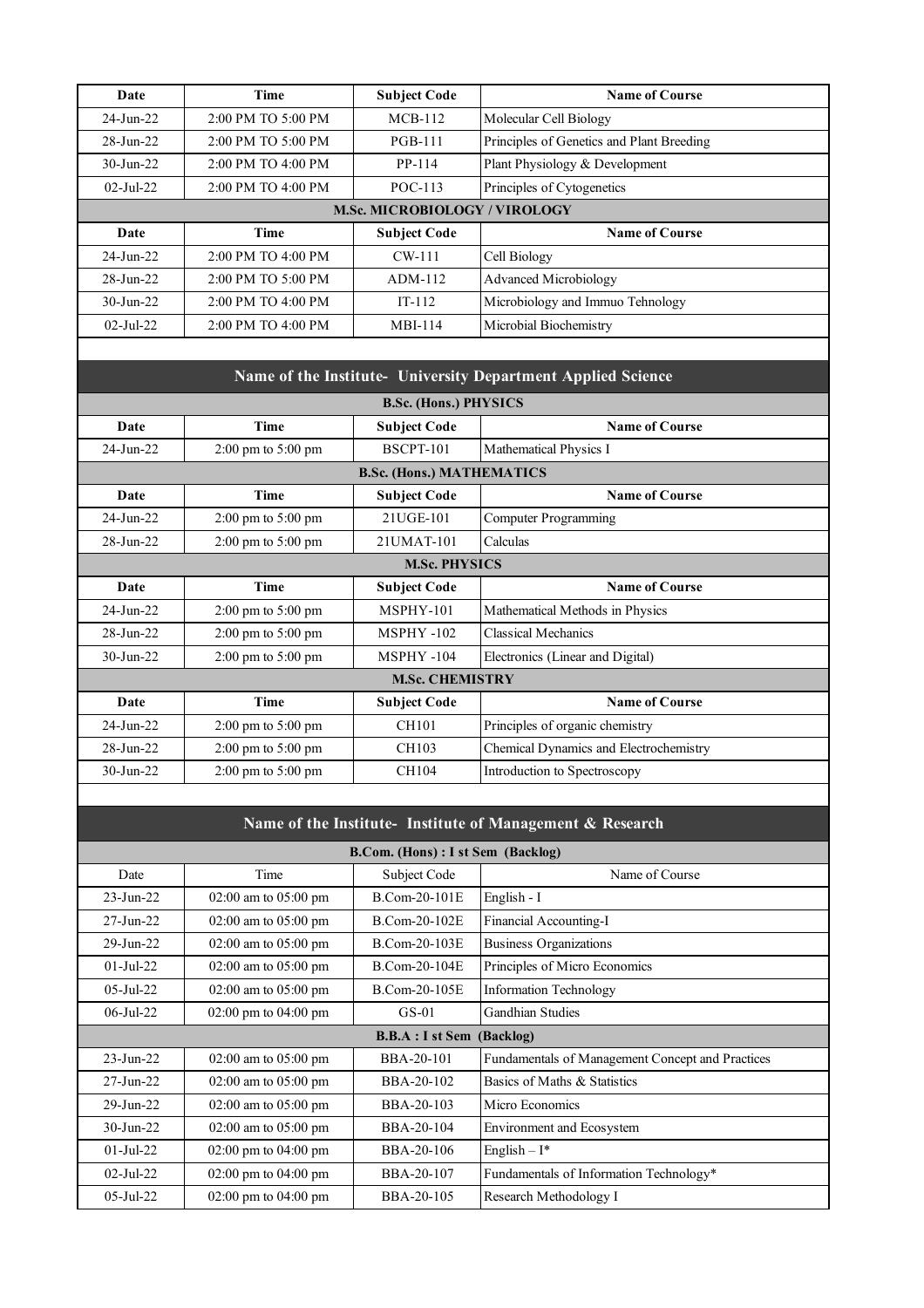| $06 -$ Jul $-22$ | $02:00$ am to $05:00$ pm                | $GS-01$                                 | <b>Gandhian Studies</b>                         |  |  |
|------------------|-----------------------------------------|-----------------------------------------|-------------------------------------------------|--|--|
|                  | M.B.A. (Full Time) : I st Sem (Backlog) |                                         |                                                 |  |  |
| $23 - Jun - 22$  | $02:00$ am to $05:00$ pm                | $MBA-20-101$                            | <b>Statistical Management</b>                   |  |  |
| $27 - Jun-22$    | $02:00$ am to $05:00$ pm                | $MBA-20-102$                            | Research Methodology                            |  |  |
| $29$ -Jun- $22$  | $02:00$ am to $05:00$ pm                | MBA-20-103                              | Managerial Economics                            |  |  |
| $30 - Jun-22$    | $02:00$ am to $04:00$ pm                | $MBA-20-104$                            | <b>Environment Management</b>                   |  |  |
| $01-Jul-22$      | $02:00$ am to $05:00$ pm                | MBA-20-105                              | Accounting for Managers                         |  |  |
| $02-Jul-22$      | $02:00$ am to $05:00$ pm                | $MBA-20-106$                            | Management Practices & Organizational Behaviour |  |  |
| $05$ -Jul-22     | $02:00$ am to $05:00$ pm                | MBA-20-107                              | Creativity, Innovations and Design Thinking     |  |  |
|                  |                                         | M.B.A. (Part Time) : I st Sem (Backlog) |                                                 |  |  |
| $23 - Jun - 22$  | $02:00$ am to $05:00$ pm                | MBAPT-20-101                            | Management Practises & Organizational Behavior  |  |  |
| $27 - Jun-22$    | 02:00 am to 05:00 pm                    | MBAPT-20-102                            | Accounting for Managers                         |  |  |
| $29$ -Jun- $22$  | $02:00$ am to $05:00$ pm                | MBAPT-20-104                            | Research Methodology                            |  |  |
| $30 - Jun-22$    | $02:00$ am to $05:00$ pm                | MBAPT-20-103                            | Creativity, Innovations & Design Thinkingg      |  |  |
|                  |                                         |                                         |                                                 |  |  |

|  | Name of the Institute- Institute of Hotel Management |
|--|------------------------------------------------------|
|--|------------------------------------------------------|

| <b>B.Sc. (HOCS) - FIRST SEM (Backlog)</b> |                      |                       |                                                                                 |
|-------------------------------------------|----------------------|-----------------------|---------------------------------------------------------------------------------|
| Date                                      | Time                 | Subject Code          | Name of Course                                                                  |
| $23$ -Jun- $22$                           | 02:00 am to 04:00 pm | <b>HOCS 101</b>       | Food Production Foundation - I                                                  |
| 27-Jun-22                                 | 02:00 am to 04:00 pm | <b>HOCS 102</b>       | Food and Beverage Service                                                       |
| 29-Jun-22                                 | 02:00 am to 04:00 pm | <b>HOCS 103</b>       | Front Office Foundation - I                                                     |
| $30$ -Jun-22                              | 02:00 am to 04:00 pm | <b>HOCS 104</b>       | Basic Housekeeping - I                                                          |
| $01-Jul-22$                               | 02:00 am to 05:00 pm | <b>HOCS 105</b>       | Catering Science                                                                |
| $02-Jul-22$                               | 02:00 pm to 04:00 pm | <b>HOCS 106</b>       | <b>Basic Communication Skills</b>                                               |
| 06-Jul-22                                 | 02:00 am to 05:00 pm | $GS-01$               | <b>Gandhian Studies</b>                                                         |
|                                           |                      |                       | POST DEGREE DIPLOMA PROGRAM IN HOTEL OPERATIONS - FIRST SEM (Backlog)           |
| Date                                      | Time                 | Subject Code          | Name of Course                                                                  |
| $23 - Jun - 22$                           | 02:00 am to 05:00 pm | PDDPHO <sub>101</sub> | <b>Basic Food Production</b>                                                    |
| $27-Jun-22$                               | 02:00 am to 05:00 pm | PDDPHO <sub>102</sub> | Food and Beverage Service and Management                                        |
| 29-Jun-22                                 | 02:00 am to 05:00 pm | PDDPHO <sub>103</sub> | Front Office Operations and Management                                          |
| $30$ -Jun-22                              | 02:00 am to 05:00 pm | PDDPHO <sub>104</sub> | Housekeeping Operations                                                         |
| $01-Jul-22$                               | 02:00 am to 05:00 pm | PDDPHO 106            | Principles of Management                                                        |
| $02-Jul-22$                               | 02:00 pm to 04:00 pm | PDDPHO 105            | <b>Communication Skills</b>                                                     |
| 06-Jul-22                                 | 02:00 am to 05:00 pm | $GS-01$               | <b>Gandhian Studies</b>                                                         |
|                                           |                      |                       | POST DEGREE DIPLOMA PROGRAM IN CULINARY ARTS - FIRST SEM (Backlog)              |
| Date                                      | Time                 | Subject Code          | Name of Course                                                                  |
| $23$ -Jun- $22$                           | 02:00 am to 05:00 pm | PDDPCA 101            | <b>Essentials of Culinary Practices</b>                                         |
| 27-Jun-22                                 | 02:00 am to 05:00 pm | PDDPCA 102            | Indian Regional Culinary                                                        |
| 29-Jun-22                                 | 02:00 am to 05:00 pm | PDDPCA 103            | Bakery & Confectionary                                                          |
| $30$ -Jun-22                              | 02:00 am to 05:00 pm | PDDPCA 104            | <b>Hospitality Skills</b>                                                       |
| $06$ -Jul-22                              | 02:00 pm to 04:00 pm | $GS-01$               | Gandhian Studies                                                                |
|                                           |                      |                       | BBA in Aviation, Hospitality and Travel & Tourism Studies - FIRST SEM (Backlog) |
| Date                                      | Time                 | Subject Code          | Name of Course                                                                  |
| $23-Jun-22$                               | 02:00 am to 05:00 pm | AHTTS 101             | Airline and Airport Management                                                  |
| 27-Jun-22                                 | 02:00 am to 05:00 pm | AHTTS 102             | <b>Basics of Cargo Management</b>                                               |
| 29-Jun-22                                 | 02:00 am to 05:00 pm | AHTTS 103             | Tourism Products of India                                                       |
| 30-Jun-22                                 | 02:00 am to 04:00 pm | AHTTS 104             | Front Office Operations                                                         |
| $01-Jul-22$                               | 02:00 am to 05:00 pm | AHTTS 105             | Introduction to Hospitality Industry                                            |
| $02$ -Jul-22                              | 02:00 pm to 04:00 pm | AHTTS 106             | <b>Communication Skills</b>                                                     |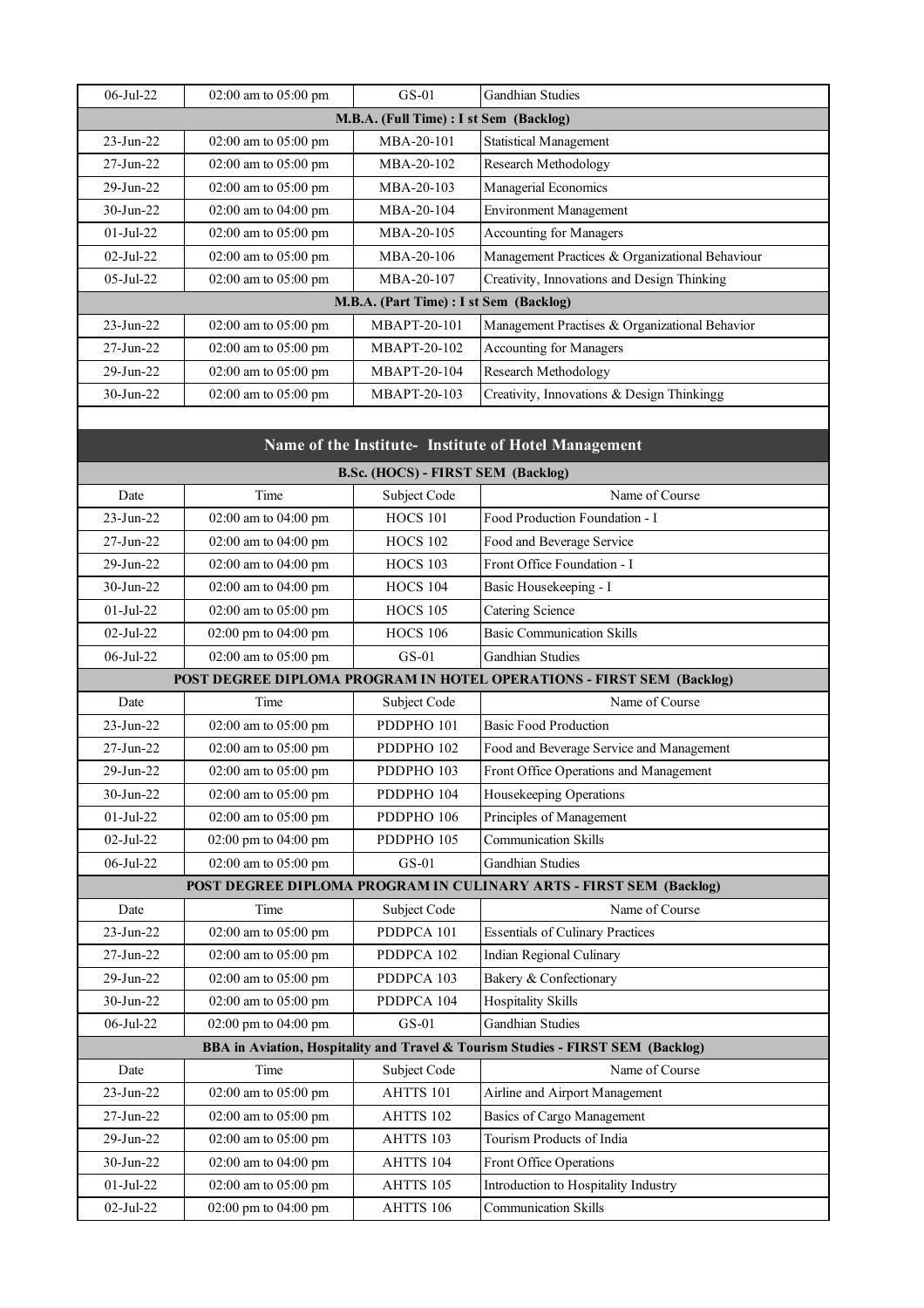| $05-Jul-22$                                                      | 02:00 am to 05:00 pm | AHTTS 107                                    | <b>Computer Applications</b>                                             |  |
|------------------------------------------------------------------|----------------------|----------------------------------------------|--------------------------------------------------------------------------|--|
| 06-Jul-22                                                        | 02:00 am to 05:00 pm | $GS-01$                                      | <b>Gandhian Studies</b>                                                  |  |
| <b>DIPLOMA PROGRAM IN HOTEL OPERATIONS - FIRST SEM (Backlog)</b> |                      |                                              |                                                                          |  |
| Date                                                             | Time                 | Subject Code                                 | Name of Course                                                           |  |
| $23-Jun-22$                                                      | 02:00 am to 05:00 pm | <b>DPHO 101</b>                              | <b>Basic Food Production</b>                                             |  |
| 27-Jun-22                                                        | 02:00 am to 05:00 pm | <b>DPHO 102</b>                              | Food and Beverage Service                                                |  |
| $29$ -Jun-22                                                     | 02:00 am to 05:00 pm | <b>DPHO 103</b>                              | Front Office Operations                                                  |  |
| 30-Jun-22                                                        | 02:00 am to 05:00 pm | <b>DPHO 104</b>                              | <b>Basic Housekeeping</b>                                                |  |
| $01-Jul-22$                                                      | 02:00 am to 05:00 pm | <b>DPHO 106</b>                              | Principles of Management                                                 |  |
| 02-Jul-22                                                        | 02:00 pm to 04:00 pm | <b>DPHO 105</b>                              | <b>Communication Skills</b>                                              |  |
| 05-Jul-22                                                        | 02:00 am to 05:00 pm | <b>DPHO 107</b>                              | <b>Marketing Services</b>                                                |  |
| 06-Jul-22                                                        | 02:00 am to 05:00 pm | $GS-01$                                      | <b>Gandhian Studies</b>                                                  |  |
|                                                                  |                      |                                              | DIPLOMA PROGRAM IN AVIATION AND TOURISM MANAGEMENT - FIRST SEM (Backlog) |  |
| Date                                                             | Time                 | Subject Code                                 | Name of Course                                                           |  |
| 23-Jun-22                                                        | 02:00 am to 05:00 pm | DPATM 102                                    | Airline and Airport Management                                           |  |
| 27-Jun-22                                                        | 02:00 am to 05:00 pm | DPATM 101                                    | Principles of Aviation                                                   |  |
| 29-Jun-22                                                        | 02:00 am to 05:00 pm | DPATM 103                                    | <b>Airport Handling Procedures</b>                                       |  |
| $30-Jun-22$                                                      | 02:00 am to 05:00 pm | DPATM 104                                    | Travel Agency & Tour Operations                                          |  |
| $01-Jul-22$                                                      | 02:00 am to 05:00 pm | DPATM 105                                    | <b>Basics of Tourism</b>                                                 |  |
| $02-Jul-22$                                                      | 02:00 pm to 04:00 pm | DPATM 107                                    | <b>Communication Skills</b>                                              |  |
| 05-Jul-22                                                        | 02:00 am to 05:00 pm | DPATM 106                                    | <b>Tourism Marketing</b>                                                 |  |
| 06-Jul-22                                                        | 02:00 am to 05:00 pm | $GS-01$                                      | <b>Gandhian Studies</b>                                                  |  |
|                                                                  |                      | M.Sc. (HOCS) - FIRST SEM (Backlog)           |                                                                          |  |
| Date                                                             | Time                 | Subject Code                                 | Name of Course                                                           |  |
| $23-Jun-22$                                                      | 02:00 am to 05:00 pm | M.Sc. 101                                    | Managerial Perspectives                                                  |  |
| $27-Jun-22$                                                      | 02:00 am to 05:00 pm | M.Sc. 102                                    | Organizational Behaviour                                                 |  |
| 29-Jun-22                                                        | 02:00 am to 05:00 pm | M.Sc. 103                                    | <b>Customer Relationships Management</b>                                 |  |
| 30-Jun-22                                                        | 02:00 am to 05:00 pm | M.Sc. 104                                    | Quantitative Techniques                                                  |  |
| $01-Jul-22$                                                      | 02:00 am to 05:00 pm | M.Sc. 105                                    | Facility Planning and Design                                             |  |
|                                                                  |                      | M.Sc. 106A                                   | Elective-Food Production Management-I                                    |  |
| 02-Jul-22                                                        | 02:00 am to 05:00 pm | M.Sc. 106B                                   | Elective-Food & Beverage Management-I                                    |  |
|                                                                  |                      | M.Sc. 106C                                   | Elective-Accommodation Management-I                                      |  |
| $05$ -Jul-22                                                     | 02:00 am to 05:00 pm | M.Sc. 108                                    | Professional Development and Managerial Communication                    |  |
|                                                                  |                      |                                              |                                                                          |  |
|                                                                  |                      | <b>Faculty - Social Science and Humanity</b> |                                                                          |  |
|                                                                  |                      |                                              | B.Design - Fashion Design & Textile Design : Sem I                       |  |
| Date                                                             | Time                 | Subject Code                                 | Name of Course                                                           |  |
| 24-Jun-22                                                        | 02.00pm-04.00pm      | 20BFD 101                                    | <b>Communication Skills I</b>                                            |  |
| 28-Jun-22                                                        | 02.00pm-04.00pm      | 20BFD 102                                    | <b>Environmental Studies</b>                                             |  |
| 30-Jun-22                                                        | 02.00pm-04.00pm      | $GS-01$                                      | Gandhian Studies                                                         |  |
|                                                                  |                      | <b>M.Design - Fashion Design: Sem I</b>      |                                                                          |  |
| Date                                                             | Time                 | Subject Code                                 | Name of Course                                                           |  |
| 24-Jun-22                                                        | 02.00pm-05.00pm      | 20 MFD CC 504                                | Aesthetics In Design                                                     |  |
|                                                                  |                      | M.Design - Textile Design : Sem I            |                                                                          |  |
| Date                                                             | Time                 | Subject Code                                 | Name of Course                                                           |  |
| 24-Jun-22                                                        | 02.00pm-05.00pm      | 20 MTDCC502                                  | History of World Textile                                                 |  |
|                                                                  |                      |                                              |                                                                          |  |
| M.Design - Fashion Management: Sem I                             |                      |                                              |                                                                          |  |
| Date                                                             | Time                 | Subject Code                                 | Name of Course                                                           |  |
|                                                                  |                      |                                              |                                                                          |  |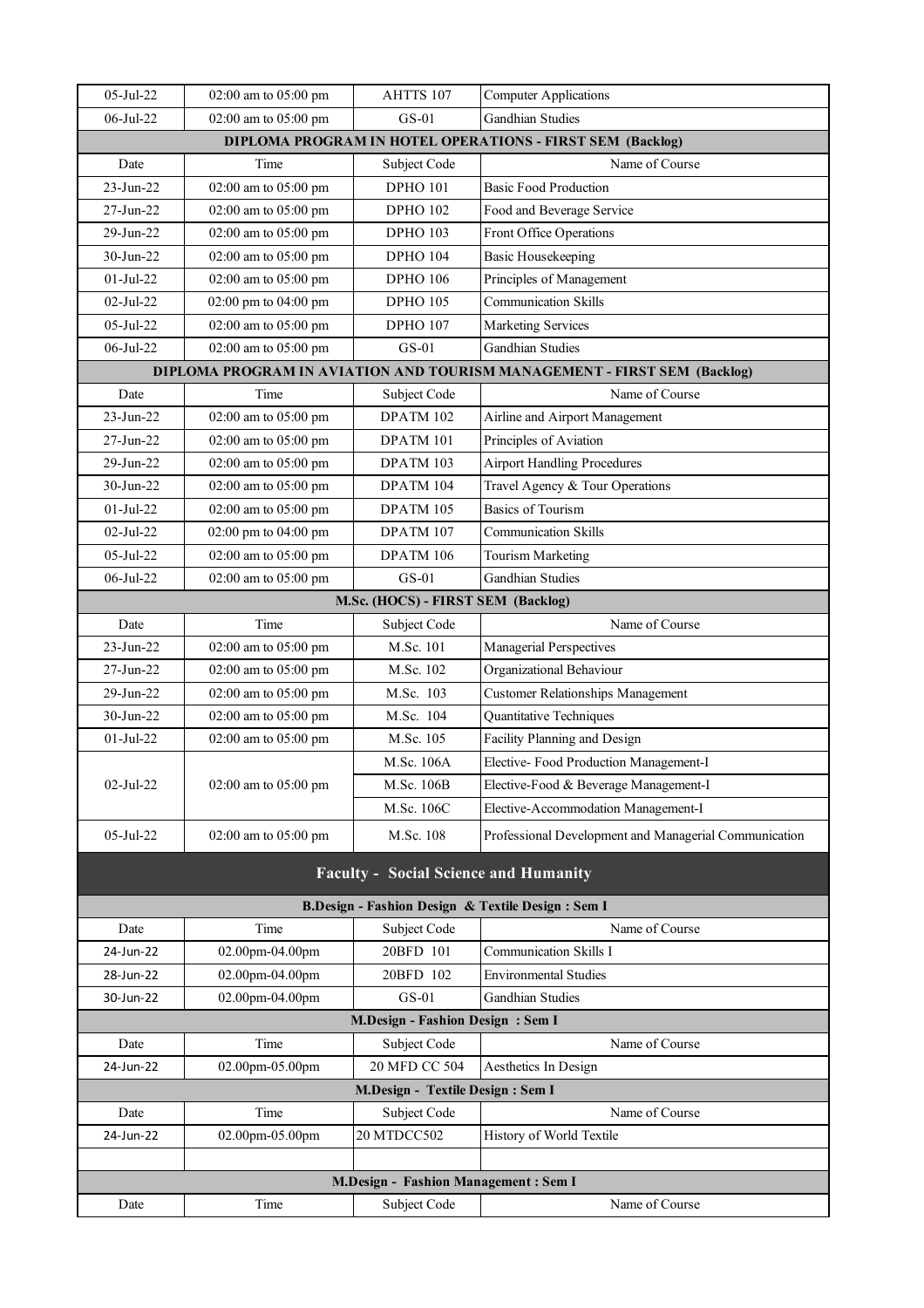| 24-Jun-22    | 02.00pm-04.00pm        | 20MFMIFI501                                    | Introduction to Fashion Industry                                                     |  |
|--------------|------------------------|------------------------------------------------|--------------------------------------------------------------------------------------|--|
| 28-Jun-22    | 02.00pm-05.00pm        | 20MFMFMM502                                    | Fashion Marketing & Merchandising                                                    |  |
| 30-Jun-22    | 02.00pm-05.00pm        | 20MFMFFBF503                                   | Fashion Forecasting & Fashion Business Fundamentals                                  |  |
| 02-Jul-22    | 02.00pm-04.00pm        | 20MFMEFA505                                    | Economics & Financial Accounting                                                     |  |
| 05-Jul-22    | 02.00pm-05.00pm        | 20MFMESP506                                    | Entrepreneurship & Sustainable Business Practices                                    |  |
|              |                        | B.A. (Hons) Psychology - Sem I                 |                                                                                      |  |
| 24-Jun-22    | 03.00pm-06.00pm        | PSY111001                                      | Introduction to Psychology                                                           |  |
| 28-Jun-22    | 03.00pm-06.00pm        | PSY111002                                      | Developmental Psychology                                                             |  |
| 30-Jun-22    | 03.00pm-06.00pm        | PSY111081                                      | Youth Psychology                                                                     |  |
| 02-Jul-22    | 03.00pm-05.00pm        | PSY111091                                      | English-I (Communication skill)                                                      |  |
| 05-Jul-22    | 03.00pm-05.00pm        | G S                                            | Gandhian studies                                                                     |  |
|              |                        | P.G. Diploma in Guidance & Counseling - Sem I  |                                                                                      |  |
| 24-Jun-22    | 03.00pm-06.00pm        | PSY311001                                      | Basics in Psychology                                                                 |  |
| 28-Jun-22    | 03.00pm-06.00pm        | PSY311002                                      | Introduction to Guidance & counseling                                                |  |
| 30-Jun-22    | 03.00pm-06.00pm        | PSY311003                                      | Development of individual across the life span                                       |  |
|              |                        | M.A. Clinical Psychology - Sem I               |                                                                                      |  |
| 24-Jun-22    | 02.00pm-04.00pm        | PSY211001                                      | Cognitive Psychology                                                                 |  |
| 28-Jun-22    | 02.00pm-05.00pm        | PSY211002                                      | Research Methodology & Statistic                                                     |  |
| 30-Jun-22    | 02.00pm-05.00pm        | PSY211003                                      | Introduction to Personality                                                          |  |
| 02-Jul-22    | 02.00pm-04.00pm        | PSY211004                                      | Social Psychology                                                                    |  |
|              |                        | B.A. (Hons) Economics - Sem I                  |                                                                                      |  |
| Date         | Time                   | Subject Code                                   | Name of Course                                                                       |  |
| 24-Jun-22    | 02.00pm-05.00pm        | ECO111001                                      | <b>Introductory Microeconomics</b>                                                   |  |
| 28-Jun-22    | 02.00pm-05.00pm        | ECO111002                                      | Introductory Macroeconomics                                                          |  |
| 30-Jun-22    | 02.00pm-05.00pm        | ECO111051                                      | <b>Behavioural Economics</b>                                                         |  |
| $02-Jul-22$  | 02.00pm-04.00pm        | $GS-01$                                        | <b>Gandhian Studies</b>                                                              |  |
| $05$ -Jul-22 | 02.00pm-04.00pm        |                                                | Art of Communication                                                                 |  |
|              |                        |                                                | M.A. Economics (With Specialization in Entrepreneurship Research)- Sem I             |  |
| Date         | Time                   | Subject Code                                   | Name of Course                                                                       |  |
| 24-Jun-22    | 02.00pm-05.00pm        | ECO211001                                      | Microeconomics - I                                                                   |  |
| 28-Jun-22    | 02.00pm-05.00pm        | ECO211002                                      | Macroeconomics                                                                       |  |
| 30-Jun-22    | 02.00pm-05.00pm        | ECO211005                                      | <b>Statistical Methods for Economics</b>                                             |  |
| 02-Jul-22    | 02.00pm-05.00pm        | ECO211004                                      | Mathematical Economics                                                               |  |
| 05-Jul-22    | 02.00pm-05.00pm        | ECO211003                                      | Indian Economy- Growth & Development                                                 |  |
|              |                        | Program: B. A. (Hon.) Film Making-Sem I        |                                                                                      |  |
| 24-Jun-22    | 02.00pm-05.00pm        | FA111001                                       | Evolution of Cinema Art                                                              |  |
| 28-Jun-22    | $02.00$ pm- $05.00$ pm | FA111002                                       | Basics of Film Appreciation                                                          |  |
| 30-Jun-22    | 02.00pm-05.00pm        | FA111003                                       | Film Making Elements 1                                                               |  |
| 02-Jul-22    | 02.00pm-05.00pm        | FA111004<br>г <del>а</del> птоз <del>ч</del> , | Design (Principles & Elements)                                                       |  |
| 04-Jul-22    | 02.00pm-05.00pm        | FA111051,<br>$E$ A 111052                      | Cinematography 1, Direction 1,<br>Editing<br>1, Sound Designing 1, VFx & Animation 1 |  |
| 05-Jul-22    | 02.00pm-04.00pm        | GS                                             | <b>Gandhian Studies</b>                                                              |  |
|              |                        | FA111062,                                      | Cinematography 2, Direction 2,<br>Sound Design 2, VFx & Animation 2                  |  |
| 06-Jul-22    | 02.00pm-05.00pm        | FA111059,<br>Diploma in Film Making - Sem I    | Editing 2,                                                                           |  |
| 24-Jun-22    | 02.00pm-04.00pm        | FA111001                                       | Evolution of Cinema Art                                                              |  |
| 28-Jun-22    | 02.00pm-05.00pm        | FA111002                                       | Basics of Film Appreciation                                                          |  |
| 30-Jun-22    | 02.00pm-05.00pm        | FA111003                                       | Film Making Elements 1                                                               |  |
| 02-Jul-22    | 02.00pm-05.00pm        | FA111004                                       | Design (Principles & Elements)                                                       |  |
|              |                        |                                                |                                                                                      |  |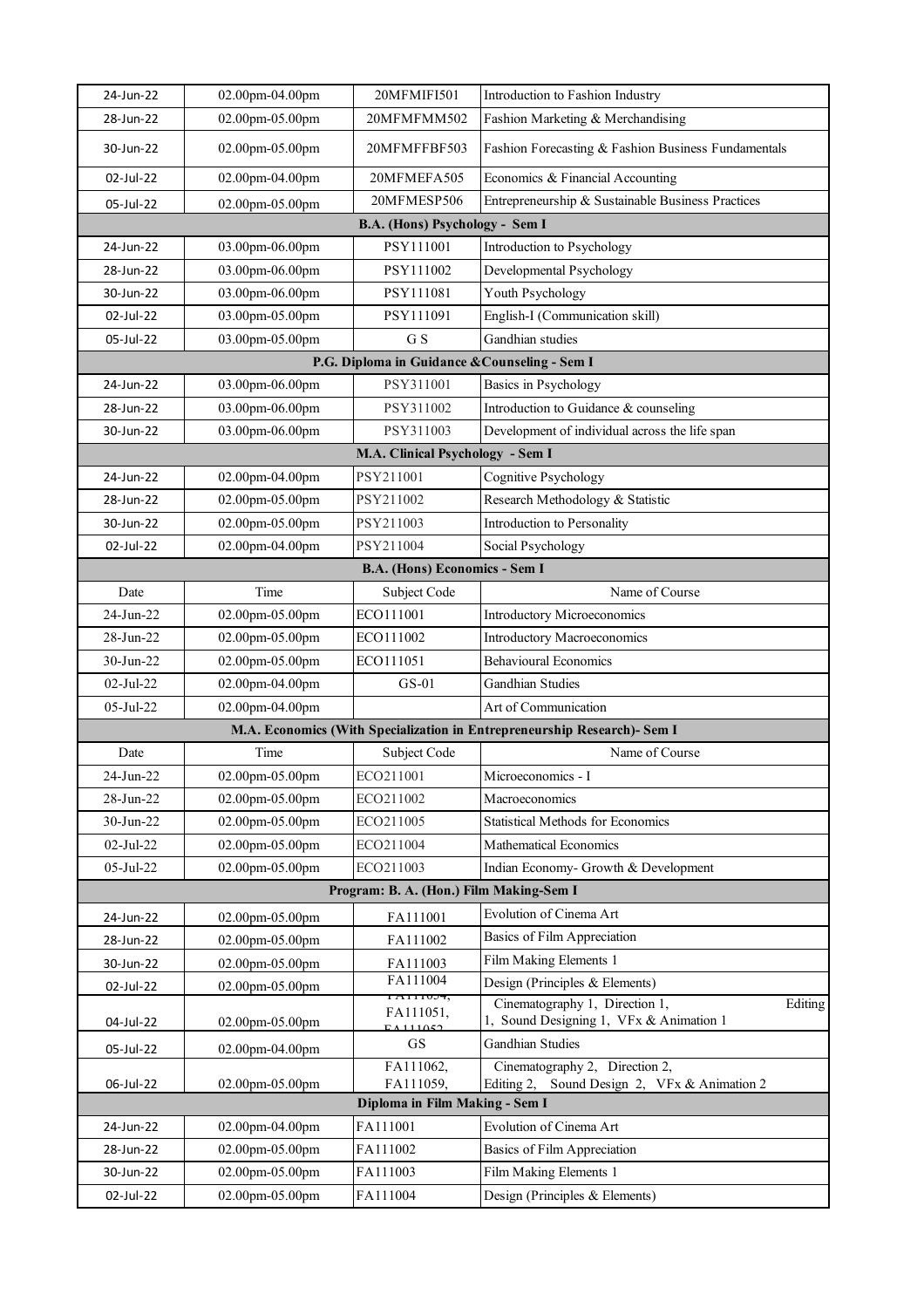| 04-Jul-22 | $02.00$ pm-05.00pm | FA111054,<br>FA111051,<br>FA111052                       | Cinematography 1,<br>Direction 1,<br>л.           | Editing<br>Sound Designing 1, |
|-----------|--------------------|----------------------------------------------------------|---------------------------------------------------|-------------------------------|
| 06-Jul-22 | $02.00$ pm-05.00pm | TAIII002,<br>FA111059,<br>FA111060,<br>$\Gamma$ A 111061 | Cinematography 2, Direction 2,<br>Sound Design 2, | Editing 2,                    |

| <b>BA (Hons) Photography-Sem I</b>                                  |                 |                                      |                                                        |  |
|---------------------------------------------------------------------|-----------------|--------------------------------------|--------------------------------------------------------|--|
| 24-Jun-22                                                           | 02.00pm-04.00pm | PH111001                             | Introduction to Photography                            |  |
| 28-Jun-22                                                           | 02.00pm-04.00pm | PH111002                             | History of Photography                                 |  |
| 30-Jun-22                                                           | 02.00pm-04.00pm | PH111003                             | Camera Mechanism                                       |  |
| 02-Jul-22                                                           | 02.00pm-05.00pm | PH111004                             | Photography Optics                                     |  |
| 05-Jul-22                                                           | 02.00pm-04.00pm | $GS-01$                              | <b>Gandhian Studies</b>                                |  |
| 06-Jul-22                                                           | 02.00pm-05.00pm | PH111051                             | Photography (Camera) Accessories                       |  |
|                                                                     |                 |                                      | BA (International Journalism and Communication)- I Sem |  |
| 24-Jun-22                                                           | 02.00pm-05.00pm | IJ111001                             | Global Media                                           |  |
| 28-Jun-22                                                           | 02.00pm-05.00pm | IJ111002                             | Introduction To Communication & Media                  |  |
| 30-Jun-22                                                           | 02.00pm-04.00pm | IJ111003                             | <b>Understanding News</b>                              |  |
| 02-Jul-22                                                           | 02.00pm-05.00pm | IJ111004                             | <b>Critical Thinking</b>                               |  |
| 05-Jul-22                                                           | 02.00pm-04.00pm | $GS-01$                              | <b>Gandhian Studies</b>                                |  |
| 06-Jul-22                                                           | 02.00pm-04.00pm | IJ111090                             | Communicative English                                  |  |
|                                                                     |                 |                                      | <b>BA (Mass Communication and Journalism) - Sem I</b>  |  |
| 24-Jun-22                                                           | 02.00pm-05.00pm | MCJ111001                            | History and development of Print Media                 |  |
| 28-Jun-22                                                           | 02.00pm-05.00pm | MCJ111002                            | Introduction to Mass Communication                     |  |
| 30-Jun-22                                                           | 02.00pm-04.00pm | MCJ111003                            | Basics of news writing and editing                     |  |
| 02-Jul-22                                                           | 02.00pm-05.00pm | MCJ111004                            | Critical Thinking                                      |  |
| 05-Jul-22                                                           | 02.00pm-04.00pm | $GS-01$                              | <b>Gandhian Studies</b>                                |  |
| 06-Jul-22                                                           | 02.00pm-04.00pm | MCJ111090                            | Communicative Language (Marathi)                       |  |
|                                                                     |                 | MA (MCJ) with Specialisation - Sem I |                                                        |  |
| 24-Jun-22                                                           | 02.00pm-05.00pm | MCJ211001                            | Communication Theory and Practice                      |  |
| 28-Jun-22                                                           | 02.00pm-05.00pm | MCJ211002                            | Global Media and Intercultural communication           |  |
| 30-Jun-22                                                           | 02.00pm-04.00pm | MCJ211003                            | Introduction to Print Media                            |  |
| 02-Jul-22                                                           | 02.00pm-04.00pm | MCJ211004                            | Basics of Broadcast Media                              |  |
| 05-Jul-22                                                           | 02.00pm-04.00pm | MCJ211030                            | Communicative Language (English)                       |  |
| Diploma in Photography-Sem I                                        |                 |                                      |                                                        |  |
| 24-Jun-22                                                           | 02.00pm-04.00pm | PH011001                             | Introduction to Photography                            |  |
| 28-Jun-22                                                           | 02.00pm-05.00pm | PH011002                             | History of Photography                                 |  |
| 30-Jun-22                                                           | 02.00pm-04.00pm | PH011003                             | Camera Mechanism                                       |  |
| 02-Jul-22                                                           | 02.00pm-05.00pm | PH011051                             | Photography (Camera) Accessories                       |  |
| <b>BA (Hons) English: Sem I</b>                                     |                 |                                      |                                                        |  |
| Date                                                                | Time            | Subject Code                         | Name of Course                                         |  |
| 24-Jun-22                                                           | 02.00pm-05.00pm | $CCT-1$                              | <b>Indian Classical Literature</b>                     |  |
| 28-Jun-22                                                           | 02.00pm-05.00pm | $CCT-2$                              | Popular Literature                                     |  |
| $30$ -Jun-22                                                        | 02.00pm-04.00pm | AECC-1                               | English-1                                              |  |
| 02-Jul-22                                                           | 02.00pm-04.00pm | AECC-2                               | Environmental science-1                                |  |
| 05-Jul-22                                                           | 02.00pm-05.00pm | $GE-1$                               | Media and Communication Skills                         |  |
| 06-Jul-22                                                           | 02.00pm-04.00pm | $GS-01$                              | <b>Gandhian Studies</b>                                |  |
| Bachelor of Fine Arts (BFA)- Applied Art/ Drawing & Painting: Sem I |                 |                                      |                                                        |  |
| Date                                                                | Time            | Subject Code                         | Name of Course                                         |  |
| 24-Jun-22                                                           | 03.00pm-05.00pm | 20BFAPGT107                          | Gandhian Thought                                       |  |